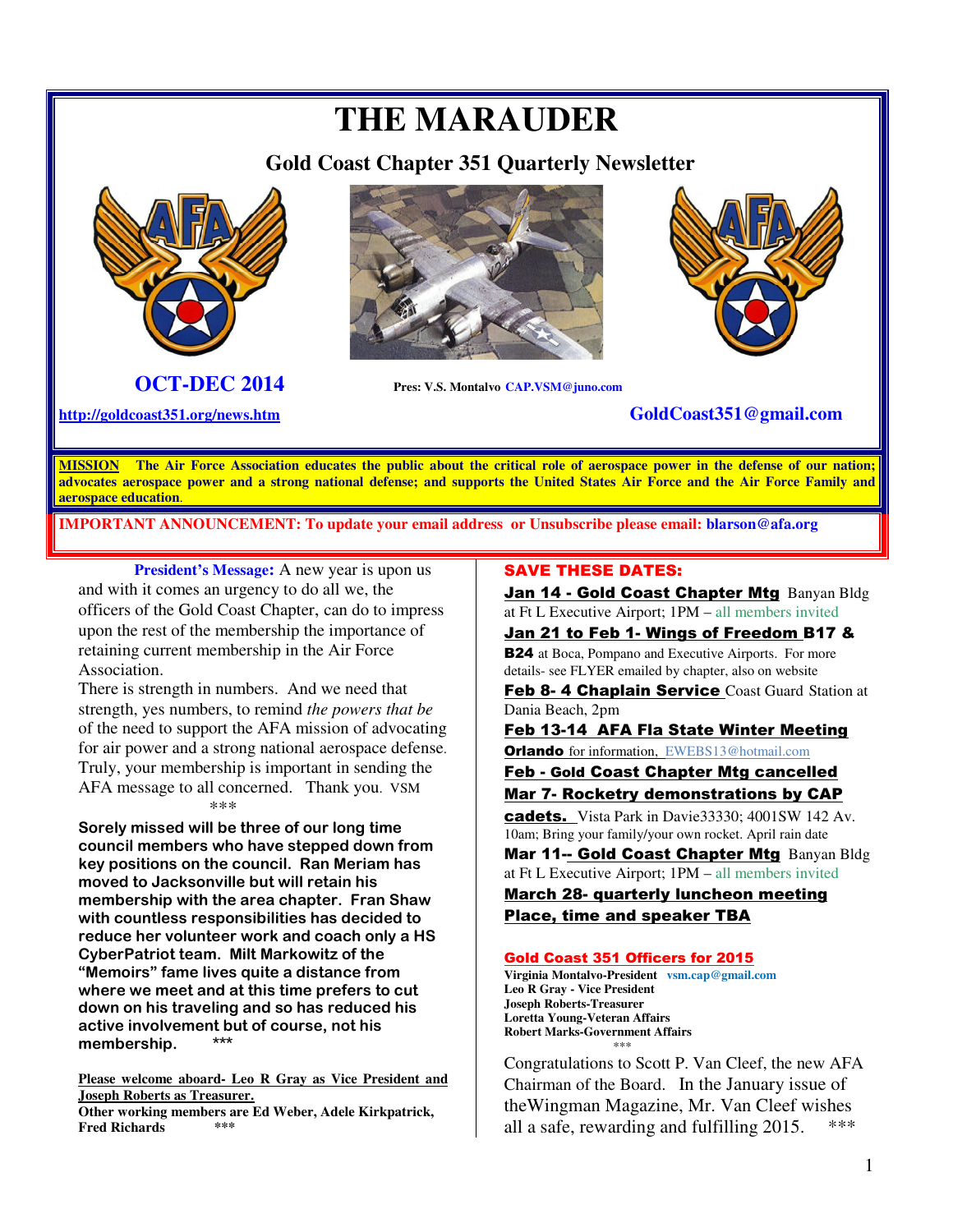

## **Educator's Column**

### **Virginia Knudsen-AFA National Award Winning Teacher**

Ms Knudsen, STEM teacher at Parkway Middle School is bringing to her students the opportunity to participate in an unusual project in collaboration with FAU called

 the ARCTIC OWL EXPEDITION. The purpose of the project is to study climate change in the poles and small islands in the Pacific.

Nine teams consisting of 27 students will virtually fly the mission evaluating global climate change data which suggests carbon/methane levels and sea level rise is displacing coastal inhabitants and endangered species. Ms Knudsen' students have already covered half of the expedition's route and have done extensive research on changes in climate and on the endangered species in the areas they have virtually flown to in preparation for their power point presentations. \*\*\*

"Education continues to be a vital part of AFA's mission and we urge continued attention to the future need for STEM professionals by government, industry, and AFA's peer organizations. AFA remains vigilant and active in advocating for education programs that focus on the promotion of STEM studies, such as DOD STARBASE, grants and scholarships, Visions of Exploration, CyberPatriot, and others." **Quote from AFA National President's, Message.** 



 **\*\*\*** 

**This past summer we lost a dedicated member of the Gold Coast Chapter. Jules Horowitz, Major, USAF Ret was a US Army Air Corp Veteran pilot of the B 17 Bomber. After learning to fly in 1941, Jules said "I knew that flying was for me".**

Jules joined the Army Air Corp and received his wings on December 1942. After B17 School he was sent to North Africa as a first pilot. He flew 50 missions as a pilot in the Flying Fortress with the 99<sup>th</sup> Bomb Group and saw action in North Africa and Italy… and then NORMANDY! Jules was profoundly deaf by his 90<sup>th</sup> birthday and had to curtail most of his speaking activities which included two decades of recounting his flying exploits to visitors when the B17 comes into town. He took a lot pleasure in sitting under the wing of the B17 Flying Fortress. We shall miss Jules and his passion for flying. VSM

### . From the Memoirs of Milt Markowitz:

It was the early 1970s. We had been flying the C-97G, Boeing Strato cruiser world-wide in support of Military Airlift Command with primary emphasis on cargo and personnel to Viet Nam. The Strato cruiser was a luxury airliner, the last propeller driven plane before converting to jets. Sometime about now, the Air Force had come up with enough jet transports, the C-141 to get the slower C-97s and even slower C-124s off those long Pacific trips.

 We were the New York Air Guard, moving from Floyd Bennett Naval Air Station, to Suffolk County Air Force Base as a tenant unit. We would convert to KC-97s, air refueling tankers. I was the Group Operations Officer. The tanker model the Guard flew was superior to the model flown by the Air Force in that we had the model with 2 jet engines mounted under the wing to supplement the 4 reciprocating engines. engines. I took a crew down to the Texas Air Guard unit in Dallas who was already flying the tanker. We went through an intensified checkout program and returned to New York with a qualified airplane and crew.

 The first training mission we did was with four F-100s from the Syracuse, New York, Air Guard. As the fighters pulled up behind us, I called for "Refueling power". We no sooner started speeding up n the Flight Engineer called out, "We're losing engine number 3". "Feather #3 and keep going", I replied. With the additional jet power, we were able to give the jet fighters the necessary 210 knots in airspeed they needed.

This first training mission gave our aircrews the self assurance and confidence they needed when going into a new mission with a different airplane from that which they had been accustomed to. We successfully did the tanker program including all of NATO European tanker work while the Air Force supported Viet Nam with all-jet KC-135s.



Pictured: Milt Markowitz Lt Col (Ret) and his lovely wife Natalie. Milt has flown over 40 different kinds of planes from WWI, Korea & Vietnam.

**There is strength in numbers. Please renew your membership. Thank you. Gold Coast Council**